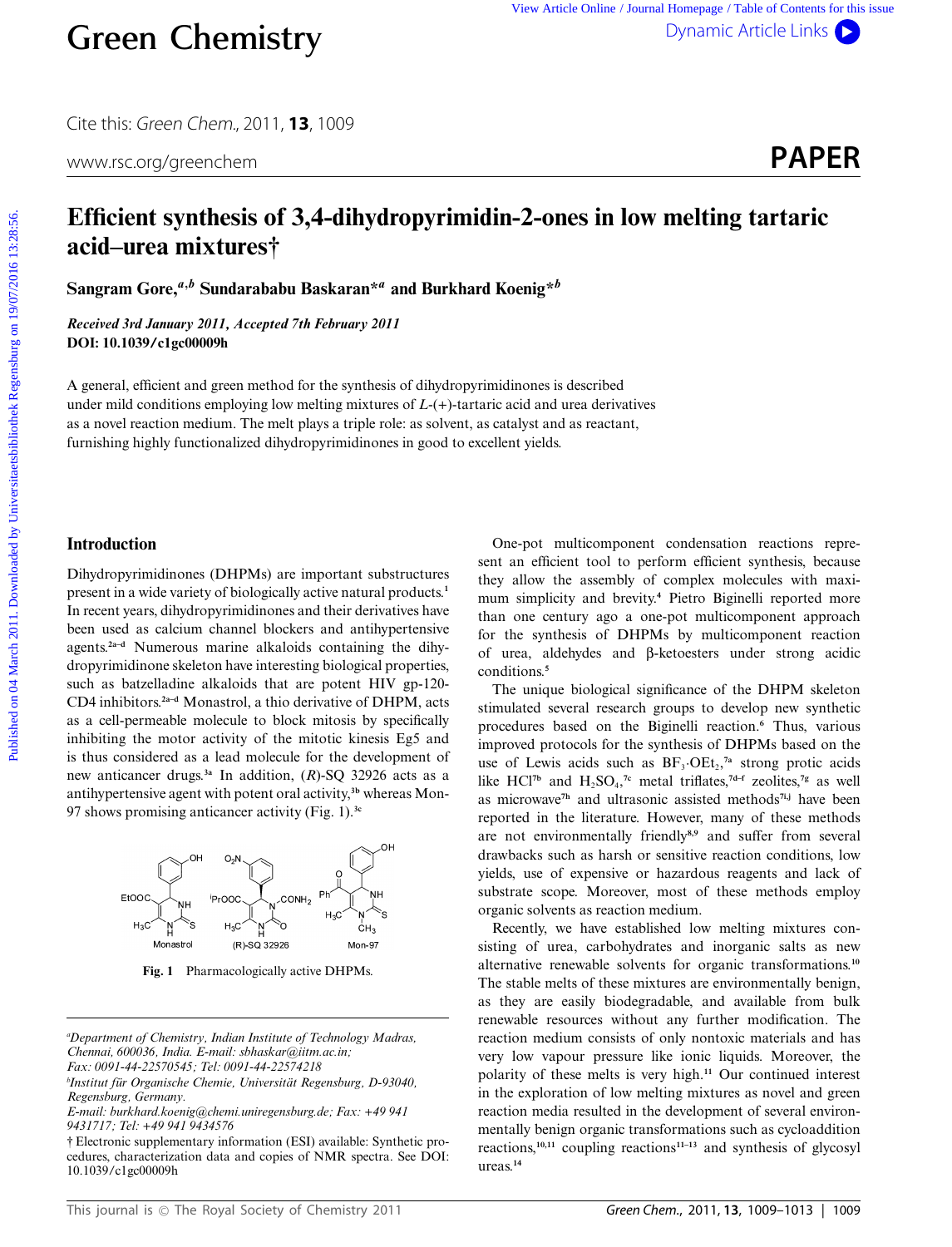|                                              | Table 1 Biginelli reaction of 4-nitrobenzaldehyde, ethylacetoacetate and DMU in various melts <sup>a</sup>                                                                                                                                                                                                                                                                                              | Melt                            |                                                                                                                                                                                                                                                                                                                                                                                                                              |                        |
|----------------------------------------------|---------------------------------------------------------------------------------------------------------------------------------------------------------------------------------------------------------------------------------------------------------------------------------------------------------------------------------------------------------------------------------------------------------|---------------------------------|------------------------------------------------------------------------------------------------------------------------------------------------------------------------------------------------------------------------------------------------------------------------------------------------------------------------------------------------------------------------------------------------------------------------------|------------------------|
| Entry                                        | 1a<br>Melt                                                                                                                                                                                                                                                                                                                                                                                              | 2a<br>Temp $(^\circ$ C)         | Time(h)                                                                                                                                                                                                                                                                                                                                                                                                                      | Yield $(^{0}_{0})^{b}$ |
|                                              |                                                                                                                                                                                                                                                                                                                                                                                                         |                                 |                                                                                                                                                                                                                                                                                                                                                                                                                              |                        |
| 1                                            | Citric acid-DMU 40:60                                                                                                                                                                                                                                                                                                                                                                                   | 65                              | 17                                                                                                                                                                                                                                                                                                                                                                                                                           | 90                     |
| $\mathbf{2}$<br>3                            | L- $(+)$ -Tartaric acid-DMU 30:70                                                                                                                                                                                                                                                                                                                                                                       | 70<br>71                        | 12<br>33                                                                                                                                                                                                                                                                                                                                                                                                                     | 96<br>42               |
| 4                                            | $D$ -(-)-Fructose-DMU 70:30<br>Sorbitol-DMU-NH <sub>4</sub> Cl 70:20:10                                                                                                                                                                                                                                                                                                                                 | 67                              | 19                                                                                                                                                                                                                                                                                                                                                                                                                           | 80                     |
| 5                                            | $D-(+)$ -Mannose-DMU 30:70                                                                                                                                                                                                                                                                                                                                                                              | 75                              | 30                                                                                                                                                                                                                                                                                                                                                                                                                           | 54                     |
| conditions.<br><b>Results and discussion</b> | Herein, we report a facile and environmentally benign synthe-<br>sis of dihydropyrimidinones in low melting mixtures under mild                                                                                                                                                                                                                                                                         |                                 | thesis using thiourea as one of the melt components. However, all<br>our efforts towards the formation of a clear melt of $L$ -(+)-tartaric<br>acid-thiourea were futile. Interestingly, $L-(+)$ -tartaric acid-<br>choline chloride (50:50) formed a clear melt at 90 $^{\circ}$ C which was<br>used as a medium for the synthesis of thiopyrimidinones using<br>thiourea as one of the reactants. 3-Hydroxybenzaldehyde on |                        |
|                                              | Since the Biginelli reaction works well under acidic conditions,<br>initially, we focused on the melt systems consisting of an<br>organic acid as one of the melt components. Thus, the citric<br>acid-dimethylurea (DMU) (40:60) melt (65 °C) was chosen<br>as a catalyst as well as reaction medium for the Biginelli                                                                                 | good yield (entry 11, Table 2). | treatment with thiourea in $L-(+)$ -tartaric acid-choline chloride<br>melt smoothly furnished the anticancer drug monastrol (18a) in<br>The reaction works equally well with various 1,3 dicarbonyl<br>compounds such as benzoyl acetone (23a), allyl acetoacetate                                                                                                                                                           |                        |
|                                              | reaction. To test the feasibility of this melt system, initially<br>the Biginelli reaction of 4-nitrobenzaldehyde, ethylacetoacetate<br>and dimethylurea, which is one of the melt components, was<br>carried out at 65 °C. To our delight, the corresponding DHPM<br>derivative was obtained in good yield. In order to improve the<br>efficiency of this method, the Biginelli reaction was performed |                                 | (19a), ethyl benzoyl acetate (21a) and methyl acetoacetate (25a).<br>In all the cases the corresponding DHPMs were obtained in<br>good to excellent yields. Under the reaction conditions, the less<br>reactive simple ketone such as cyclohexanone also furnished the<br>corresponding DHPM in moderate yield (entry 5, Table 3).<br>For the first time, masked aldehydes are successfully used in                          |                        |
|                                              | in various low melting mixtures and the results are summarized                                                                                                                                                                                                                                                                                                                                          |                                 | the Biginelli reaction. The masked aldehydes such as dihydropy-                                                                                                                                                                                                                                                                                                                                                              |                        |
|                                              |                                                                                                                                                                                                                                                                                                                                                                                                         |                                 | $\mathbf{1}$ and $\mathbf{1}$ and $\mathbf{1}$ and $\mathbf{1}$ and $\mathbf{1}$ and $\mathbf{1}$ and $\mathbf{1}$ and $\mathbf{1}$ and $\mathbf{1}$ and $\mathbf{1}$ and $\mathbf{1}$ and $\mathbf{1}$ and $\mathbf{1}$ and $\mathbf{1}$ and $\mathbf{1}$ and $\mathbf{1}$ and $\mathbf{1}$ and                                                                                                                             |                        |

### **Results and discussion**

Since the Biginelli reaction works well under acidic conditions, initially, we focused on the melt systems consisting of an organic acid as one of the melt components. Thus, the citric acid–dimethylurea (DMU) (40 : 60) melt (65 *◦*C) was chosen as a catalyst as well as reaction medium for the Biginelli reaction. To test the feasibility of this melt system, initially the Biginelli reaction of 4-nitrobenzaldehyde, ethylacetoacetate and dimethylurea, which is one of the melt components, was carried out at 65 *◦*C. To our delight, the corresponding DHPM derivative was obtained in good yield. In order to improve the efficiency of this method, the Biginelli reaction was performed in various low melting mixtures and the results are summarized in Table 1.

The Biginelli reaction proceeds faster (12 h) in *L*-(+)-tartaric acid–DMU melt and the corresponding DHPM is isolated in excellent yield (96%) (entry 2, Table 1). Similarly, a Biginelli reaction involving urea as one of the components in an *L*-(+) tartaric acid–urea melt at 90 *◦*C gives the corresponding DHPMs in good yield.**15,16**

Once the reaction conditions were established, the scope of the multicomponent reaction was investigated with different aldehydes and  $\beta$ -ketoesters yielding a variety of highly functionalized DHPMs. The results are summarized in Tables 2, 3 and 4. The reaction proceeds smoothly with aromatic and aliphatic aldehydes to provide a wide spectrum of DHPMs. Interestingly,  $\alpha$ , $\beta$ -unsaturated aldehydes such as cinnamaldehyde gave the corresponding DHPM in 72% yield without isomerization of the double bond (entry 8, Table 2). Aromatic aldehydes having both electron donating as well as electron withdrawing substituents gave the corresponding dihydropyrimidinones in excellent yield. Since the reaction conditions are very mild, several acid sensitive functional groups such as olefins, ether, ester and cyano groups remain unaffected under the reaction conditions.

Since thiopyrimidinones are important pharmacophores, our next objective was to develop an efficient procedure for their syn-

For the first time, masked aldehydes are successfully used in the Biginelli reaction. The masked aldehydes such as dihydropyran and dihydrofuran reacted readily under the reaction conditions to give corresponding functionalized dihydropyrimidinone derivatives in excellent yields (Table 4).

It is important to note that the DHPM synthesis in a melt requires neither tedious work up procedure nor column chromatographic purification. The DHPMs are obtained by quenching of the reaction mixture with water and recrystallization of the precipitated solid from ethanol to yield analytically pure products.

#### **Conclusion**

In summary, we have developed an environmentally benign method for the preparation of DHPMs under mild and additive free conditions using low melting mixtures as a novel and green reaction medium. For the first time, masked aldehydes have been used as substrates in the Biginelli reaction to give functionalized DHPM derivatives. The melt medium plays a triple role: as solvent, as catalyst and as reactant. Moreover, the method does not require any tedious work up procedure and the DHPMs are isolated in excellent yields and high purity.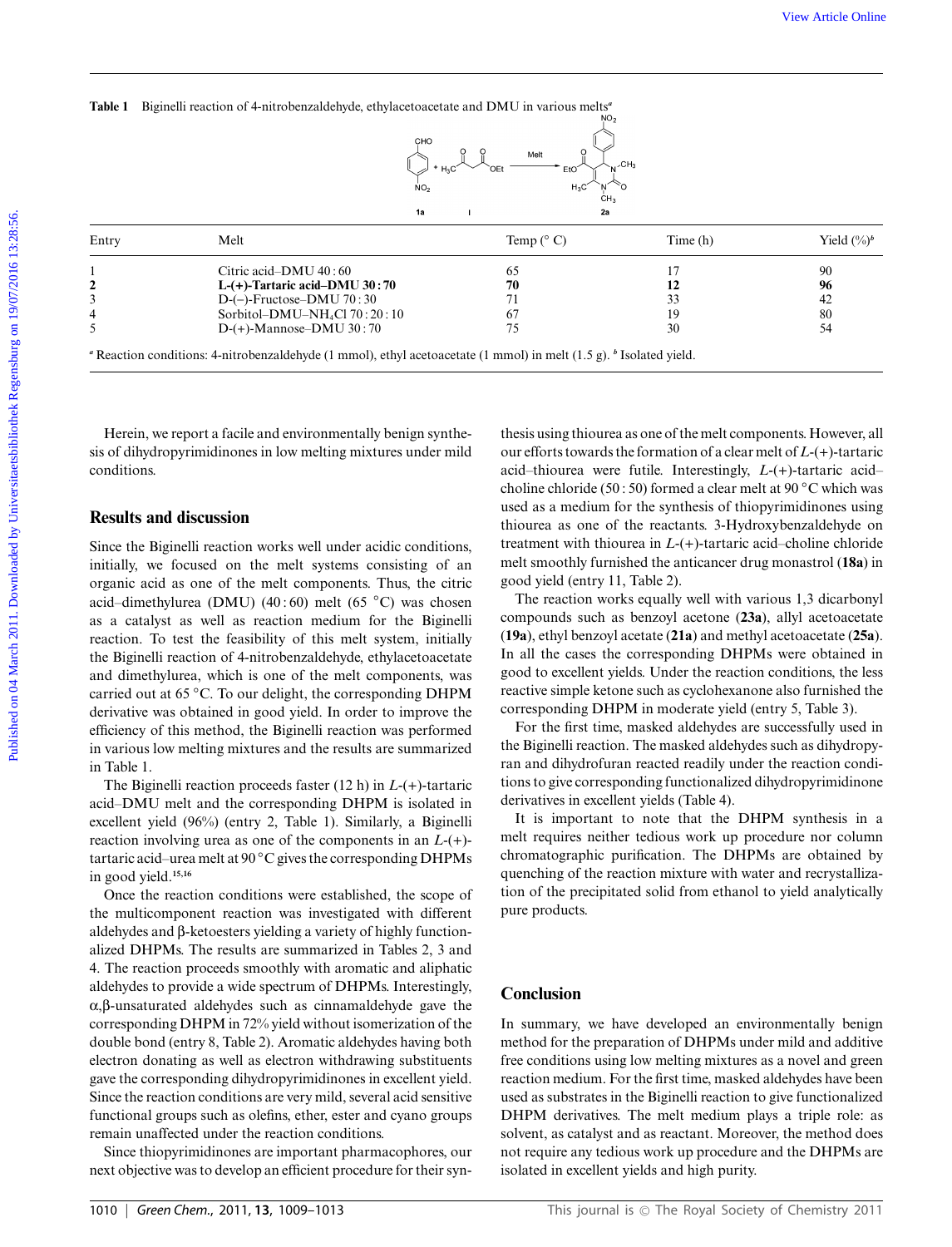|  |  | Table 2 Synthesis of dihydropyrimidinones in low melting mixtures <sup>a</sup> |  |  |  |
|--|--|--------------------------------------------------------------------------------|--|--|--|
|--|--|--------------------------------------------------------------------------------|--|--|--|

| Time (h)<br>$\bf Product$<br>Yield $(\%)^b$<br>Aldehydes<br>Entry<br>CHO<br>$\mathbf{1}$<br>CH <sub>3</sub><br>$H_3C$<br>Ŕ<br>$H_3C$<br>Ô<br>$c_{H_3}$<br>$R = NO_2$ : 2a<br>$R = NO_2$ : 1a<br>96<br>12<br>Cl: 1b<br>Cl: 2b<br>$90\,$<br>$20\,$<br>CN:1c<br>CN:2c<br>$\boldsymbol{97}$<br>15<br>Br: 2d<br>84<br><b>Br: 1d</b><br>15<br>OMe: 1e<br>OMe: $2e$<br>98<br>97<br>14<br>H:1f<br>24<br>H: 2f<br>CHO<br>$\overline{2}$<br>$H_3C$<br>Ŕ.<br>řo<br>$R = NO_2$ : 1a<br>$R = NO_2$ : 3a<br>$91^{\circ}$<br>11<br>Cl: 3b<br>Cl: 1b<br>$83^{\circ}$<br>13<br>$\mathfrak{Z}$<br>14<br>$\bf{98}$<br>CH <sub>3</sub><br>CH <sub>3</sub><br>H3C.<br>CH <sub>3</sub><br>$H_3C$<br>$H_3C$<br>'n<br>$\circ$<br>$H_3C$<br>4a<br>CH <sub>3</sub><br>5a<br>16<br>92<br>$\overline{4}$<br>CHO<br>$H_3C$<br>`он<br>6a<br>$H_3C$<br>ċн <sub>з</sub><br>7a<br>$\sqrt{5}$<br>93<br>сно<br>$22\,$<br><b>8a</b><br>$H_3C$<br>H <sub>2</sub><br>CH <sub>3</sub><br>9а<br>$21\,$<br>99<br>6<br><b>CHO</b><br>CH <sub>3</sub><br>$H_3C$<br>10a<br>$H_3C$ $N$ 0<br>11a<br>$\boldsymbol{7}$<br>$12\,$<br>$70^{\circ}$<br>CHO<br>8a<br>12a<br>$\,$ $\,$<br>CHO<br>$18\,$<br>$72\,$<br>$H_3C$<br>$\overline{h}$ <sub>CH3</sub><br>13a<br>14a<br>çно<br>$\boldsymbol{9}$<br>$15\,$<br>95<br>$H_3C'$<br>`o′<br>15a<br>$H_3C$<br>CH <sub>3</sub><br>16a<br>$10\,$<br>$\,$ $\,$<br>$85^d$<br>CHO<br>NO <sub>2</sub><br>${\bf 1a}$<br>17a<br>11<br>$13\,$<br>$86^d$<br>CHO | Table 2 Synthesis of dihydropyrimidinones in low melting mixtures <sup>a</sup> |  |  |  |  |  |  |  |
|------------------------------------------------------------------------------------------------------------------------------------------------------------------------------------------------------------------------------------------------------------------------------------------------------------------------------------------------------------------------------------------------------------------------------------------------------------------------------------------------------------------------------------------------------------------------------------------------------------------------------------------------------------------------------------------------------------------------------------------------------------------------------------------------------------------------------------------------------------------------------------------------------------------------------------------------------------------------------------------------------------------------------------------------------------------------------------------------------------------------------------------------------------------------------------------------------------------------------------------------------------------------------------------------------------------------------------------------------------------------------------------------------------------------------------------------|--------------------------------------------------------------------------------|--|--|--|--|--|--|--|
|                                                                                                                                                                                                                                                                                                                                                                                                                                                                                                                                                                                                                                                                                                                                                                                                                                                                                                                                                                                                                                                                                                                                                                                                                                                                                                                                                                                                                                                |                                                                                |  |  |  |  |  |  |  |
|                                                                                                                                                                                                                                                                                                                                                                                                                                                                                                                                                                                                                                                                                                                                                                                                                                                                                                                                                                                                                                                                                                                                                                                                                                                                                                                                                                                                                                                |                                                                                |  |  |  |  |  |  |  |
|                                                                                                                                                                                                                                                                                                                                                                                                                                                                                                                                                                                                                                                                                                                                                                                                                                                                                                                                                                                                                                                                                                                                                                                                                                                                                                                                                                                                                                                |                                                                                |  |  |  |  |  |  |  |
|                                                                                                                                                                                                                                                                                                                                                                                                                                                                                                                                                                                                                                                                                                                                                                                                                                                                                                                                                                                                                                                                                                                                                                                                                                                                                                                                                                                                                                                |                                                                                |  |  |  |  |  |  |  |
|                                                                                                                                                                                                                                                                                                                                                                                                                                                                                                                                                                                                                                                                                                                                                                                                                                                                                                                                                                                                                                                                                                                                                                                                                                                                                                                                                                                                                                                |                                                                                |  |  |  |  |  |  |  |
|                                                                                                                                                                                                                                                                                                                                                                                                                                                                                                                                                                                                                                                                                                                                                                                                                                                                                                                                                                                                                                                                                                                                                                                                                                                                                                                                                                                                                                                |                                                                                |  |  |  |  |  |  |  |
|                                                                                                                                                                                                                                                                                                                                                                                                                                                                                                                                                                                                                                                                                                                                                                                                                                                                                                                                                                                                                                                                                                                                                                                                                                                                                                                                                                                                                                                |                                                                                |  |  |  |  |  |  |  |
|                                                                                                                                                                                                                                                                                                                                                                                                                                                                                                                                                                                                                                                                                                                                                                                                                                                                                                                                                                                                                                                                                                                                                                                                                                                                                                                                                                                                                                                |                                                                                |  |  |  |  |  |  |  |
|                                                                                                                                                                                                                                                                                                                                                                                                                                                                                                                                                                                                                                                                                                                                                                                                                                                                                                                                                                                                                                                                                                                                                                                                                                                                                                                                                                                                                                                |                                                                                |  |  |  |  |  |  |  |
|                                                                                                                                                                                                                                                                                                                                                                                                                                                                                                                                                                                                                                                                                                                                                                                                                                                                                                                                                                                                                                                                                                                                                                                                                                                                                                                                                                                                                                                |                                                                                |  |  |  |  |  |  |  |
|                                                                                                                                                                                                                                                                                                                                                                                                                                                                                                                                                                                                                                                                                                                                                                                                                                                                                                                                                                                                                                                                                                                                                                                                                                                                                                                                                                                                                                                |                                                                                |  |  |  |  |  |  |  |
|                                                                                                                                                                                                                                                                                                                                                                                                                                                                                                                                                                                                                                                                                                                                                                                                                                                                                                                                                                                                                                                                                                                                                                                                                                                                                                                                                                                                                                                |                                                                                |  |  |  |  |  |  |  |
|                                                                                                                                                                                                                                                                                                                                                                                                                                                                                                                                                                                                                                                                                                                                                                                                                                                                                                                                                                                                                                                                                                                                                                                                                                                                                                                                                                                                                                                |                                                                                |  |  |  |  |  |  |  |
|                                                                                                                                                                                                                                                                                                                                                                                                                                                                                                                                                                                                                                                                                                                                                                                                                                                                                                                                                                                                                                                                                                                                                                                                                                                                                                                                                                                                                                                |                                                                                |  |  |  |  |  |  |  |
|                                                                                                                                                                                                                                                                                                                                                                                                                                                                                                                                                                                                                                                                                                                                                                                                                                                                                                                                                                                                                                                                                                                                                                                                                                                                                                                                                                                                                                                |                                                                                |  |  |  |  |  |  |  |
|                                                                                                                                                                                                                                                                                                                                                                                                                                                                                                                                                                                                                                                                                                                                                                                                                                                                                                                                                                                                                                                                                                                                                                                                                                                                                                                                                                                                                                                |                                                                                |  |  |  |  |  |  |  |
|                                                                                                                                                                                                                                                                                                                                                                                                                                                                                                                                                                                                                                                                                                                                                                                                                                                                                                                                                                                                                                                                                                                                                                                                                                                                                                                                                                                                                                                |                                                                                |  |  |  |  |  |  |  |
|                                                                                                                                                                                                                                                                                                                                                                                                                                                                                                                                                                                                                                                                                                                                                                                                                                                                                                                                                                                                                                                                                                                                                                                                                                                                                                                                                                                                                                                |                                                                                |  |  |  |  |  |  |  |
|                                                                                                                                                                                                                                                                                                                                                                                                                                                                                                                                                                                                                                                                                                                                                                                                                                                                                                                                                                                                                                                                                                                                                                                                                                                                                                                                                                                                                                                |                                                                                |  |  |  |  |  |  |  |
|                                                                                                                                                                                                                                                                                                                                                                                                                                                                                                                                                                                                                                                                                                                                                                                                                                                                                                                                                                                                                                                                                                                                                                                                                                                                                                                                                                                                                                                |                                                                                |  |  |  |  |  |  |  |
|                                                                                                                                                                                                                                                                                                                                                                                                                                                                                                                                                                                                                                                                                                                                                                                                                                                                                                                                                                                                                                                                                                                                                                                                                                                                                                                                                                                                                                                |                                                                                |  |  |  |  |  |  |  |
|                                                                                                                                                                                                                                                                                                                                                                                                                                                                                                                                                                                                                                                                                                                                                                                                                                                                                                                                                                                                                                                                                                                                                                                                                                                                                                                                                                                                                                                |                                                                                |  |  |  |  |  |  |  |
|                                                                                                                                                                                                                                                                                                                                                                                                                                                                                                                                                                                                                                                                                                                                                                                                                                                                                                                                                                                                                                                                                                                                                                                                                                                                                                                                                                                                                                                |                                                                                |  |  |  |  |  |  |  |
|                                                                                                                                                                                                                                                                                                                                                                                                                                                                                                                                                                                                                                                                                                                                                                                                                                                                                                                                                                                                                                                                                                                                                                                                                                                                                                                                                                                                                                                |                                                                                |  |  |  |  |  |  |  |
|                                                                                                                                                                                                                                                                                                                                                                                                                                                                                                                                                                                                                                                                                                                                                                                                                                                                                                                                                                                                                                                                                                                                                                                                                                                                                                                                                                                                                                                |                                                                                |  |  |  |  |  |  |  |
|                                                                                                                                                                                                                                                                                                                                                                                                                                                                                                                                                                                                                                                                                                                                                                                                                                                                                                                                                                                                                                                                                                                                                                                                                                                                                                                                                                                                                                                |                                                                                |  |  |  |  |  |  |  |
|                                                                                                                                                                                                                                                                                                                                                                                                                                                                                                                                                                                                                                                                                                                                                                                                                                                                                                                                                                                                                                                                                                                                                                                                                                                                                                                                                                                                                                                |                                                                                |  |  |  |  |  |  |  |
|                                                                                                                                                                                                                                                                                                                                                                                                                                                                                                                                                                                                                                                                                                                                                                                                                                                                                                                                                                                                                                                                                                                                                                                                                                                                                                                                                                                                                                                |                                                                                |  |  |  |  |  |  |  |
|                                                                                                                                                                                                                                                                                                                                                                                                                                                                                                                                                                                                                                                                                                                                                                                                                                                                                                                                                                                                                                                                                                                                                                                                                                                                                                                                                                                                                                                |                                                                                |  |  |  |  |  |  |  |
|                                                                                                                                                                                                                                                                                                                                                                                                                                                                                                                                                                                                                                                                                                                                                                                                                                                                                                                                                                                                                                                                                                                                                                                                                                                                                                                                                                                                                                                |                                                                                |  |  |  |  |  |  |  |
|                                                                                                                                                                                                                                                                                                                                                                                                                                                                                                                                                                                                                                                                                                                                                                                                                                                                                                                                                                                                                                                                                                                                                                                                                                                                                                                                                                                                                                                |                                                                                |  |  |  |  |  |  |  |
|                                                                                                                                                                                                                                                                                                                                                                                                                                                                                                                                                                                                                                                                                                                                                                                                                                                                                                                                                                                                                                                                                                                                                                                                                                                                                                                                                                                                                                                |                                                                                |  |  |  |  |  |  |  |
|                                                                                                                                                                                                                                                                                                                                                                                                                                                                                                                                                                                                                                                                                                                                                                                                                                                                                                                                                                                                                                                                                                                                                                                                                                                                                                                                                                                                                                                |                                                                                |  |  |  |  |  |  |  |
|                                                                                                                                                                                                                                                                                                                                                                                                                                                                                                                                                                                                                                                                                                                                                                                                                                                                                                                                                                                                                                                                                                                                                                                                                                                                                                                                                                                                                                                |                                                                                |  |  |  |  |  |  |  |
|                                                                                                                                                                                                                                                                                                                                                                                                                                                                                                                                                                                                                                                                                                                                                                                                                                                                                                                                                                                                                                                                                                                                                                                                                                                                                                                                                                                                                                                |                                                                                |  |  |  |  |  |  |  |
|                                                                                                                                                                                                                                                                                                                                                                                                                                                                                                                                                                                                                                                                                                                                                                                                                                                                                                                                                                                                                                                                                                                                                                                                                                                                                                                                                                                                                                                |                                                                                |  |  |  |  |  |  |  |
|                                                                                                                                                                                                                                                                                                                                                                                                                                                                                                                                                                                                                                                                                                                                                                                                                                                                                                                                                                                                                                                                                                                                                                                                                                                                                                                                                                                                                                                |                                                                                |  |  |  |  |  |  |  |
|                                                                                                                                                                                                                                                                                                                                                                                                                                                                                                                                                                                                                                                                                                                                                                                                                                                                                                                                                                                                                                                                                                                                                                                                                                                                                                                                                                                                                                                |                                                                                |  |  |  |  |  |  |  |
|                                                                                                                                                                                                                                                                                                                                                                                                                                                                                                                                                                                                                                                                                                                                                                                                                                                                                                                                                                                                                                                                                                                                                                                                                                                                                                                                                                                                                                                |                                                                                |  |  |  |  |  |  |  |
|                                                                                                                                                                                                                                                                                                                                                                                                                                                                                                                                                                                                                                                                                                                                                                                                                                                                                                                                                                                                                                                                                                                                                                                                                                                                                                                                                                                                                                                |                                                                                |  |  |  |  |  |  |  |
|                                                                                                                                                                                                                                                                                                                                                                                                                                                                                                                                                                                                                                                                                                                                                                                                                                                                                                                                                                                                                                                                                                                                                                                                                                                                                                                                                                                                                                                |                                                                                |  |  |  |  |  |  |  |
|                                                                                                                                                                                                                                                                                                                                                                                                                                                                                                                                                                                                                                                                                                                                                                                                                                                                                                                                                                                                                                                                                                                                                                                                                                                                                                                                                                                                                                                |                                                                                |  |  |  |  |  |  |  |
|                                                                                                                                                                                                                                                                                                                                                                                                                                                                                                                                                                                                                                                                                                                                                                                                                                                                                                                                                                                                                                                                                                                                                                                                                                                                                                                                                                                                                                                |                                                                                |  |  |  |  |  |  |  |
|                                                                                                                                                                                                                                                                                                                                                                                                                                                                                                                                                                                                                                                                                                                                                                                                                                                                                                                                                                                                                                                                                                                                                                                                                                                                                                                                                                                                                                                |                                                                                |  |  |  |  |  |  |  |
|                                                                                                                                                                                                                                                                                                                                                                                                                                                                                                                                                                                                                                                                                                                                                                                                                                                                                                                                                                                                                                                                                                                                                                                                                                                                                                                                                                                                                                                |                                                                                |  |  |  |  |  |  |  |
|                                                                                                                                                                                                                                                                                                                                                                                                                                                                                                                                                                                                                                                                                                                                                                                                                                                                                                                                                                                                                                                                                                                                                                                                                                                                                                                                                                                                                                                |                                                                                |  |  |  |  |  |  |  |
|                                                                                                                                                                                                                                                                                                                                                                                                                                                                                                                                                                                                                                                                                                                                                                                                                                                                                                                                                                                                                                                                                                                                                                                                                                                                                                                                                                                                                                                |                                                                                |  |  |  |  |  |  |  |
|                                                                                                                                                                                                                                                                                                                                                                                                                                                                                                                                                                                                                                                                                                                                                                                                                                                                                                                                                                                                                                                                                                                                                                                                                                                                                                                                                                                                                                                |                                                                                |  |  |  |  |  |  |  |
|                                                                                                                                                                                                                                                                                                                                                                                                                                                                                                                                                                                                                                                                                                                                                                                                                                                                                                                                                                                                                                                                                                                                                                                                                                                                                                                                                                                                                                                |                                                                                |  |  |  |  |  |  |  |
|                                                                                                                                                                                                                                                                                                                                                                                                                                                                                                                                                                                                                                                                                                                                                                                                                                                                                                                                                                                                                                                                                                                                                                                                                                                                                                                                                                                                                                                |                                                                                |  |  |  |  |  |  |  |
| 6a<br>$H_3C$                                                                                                                                                                                                                                                                                                                                                                                                                                                                                                                                                                                                                                                                                                                                                                                                                                                                                                                                                                                                                                                                                                                                                                                                                                                                                                                                                                                                                                   |                                                                                |  |  |  |  |  |  |  |

*<sup>a</sup>* Reaction conditions: aldehyde (1 mmol), ethyl acetoacetate (1 mmol) in *L*-(+)- tartaric acid–DMU melt (1.5 g) at 70 *◦*C. *<sup>b</sup>* Isolated yield. *<sup>c</sup>* At 90 *◦*C in *L*-(+)- tartaric acid–urea melt. *<sup>d</sup>* Thiourea (2 mmol) was used in *L*-(+)- tartaric acid–choline chloride melt at 90 *◦*C.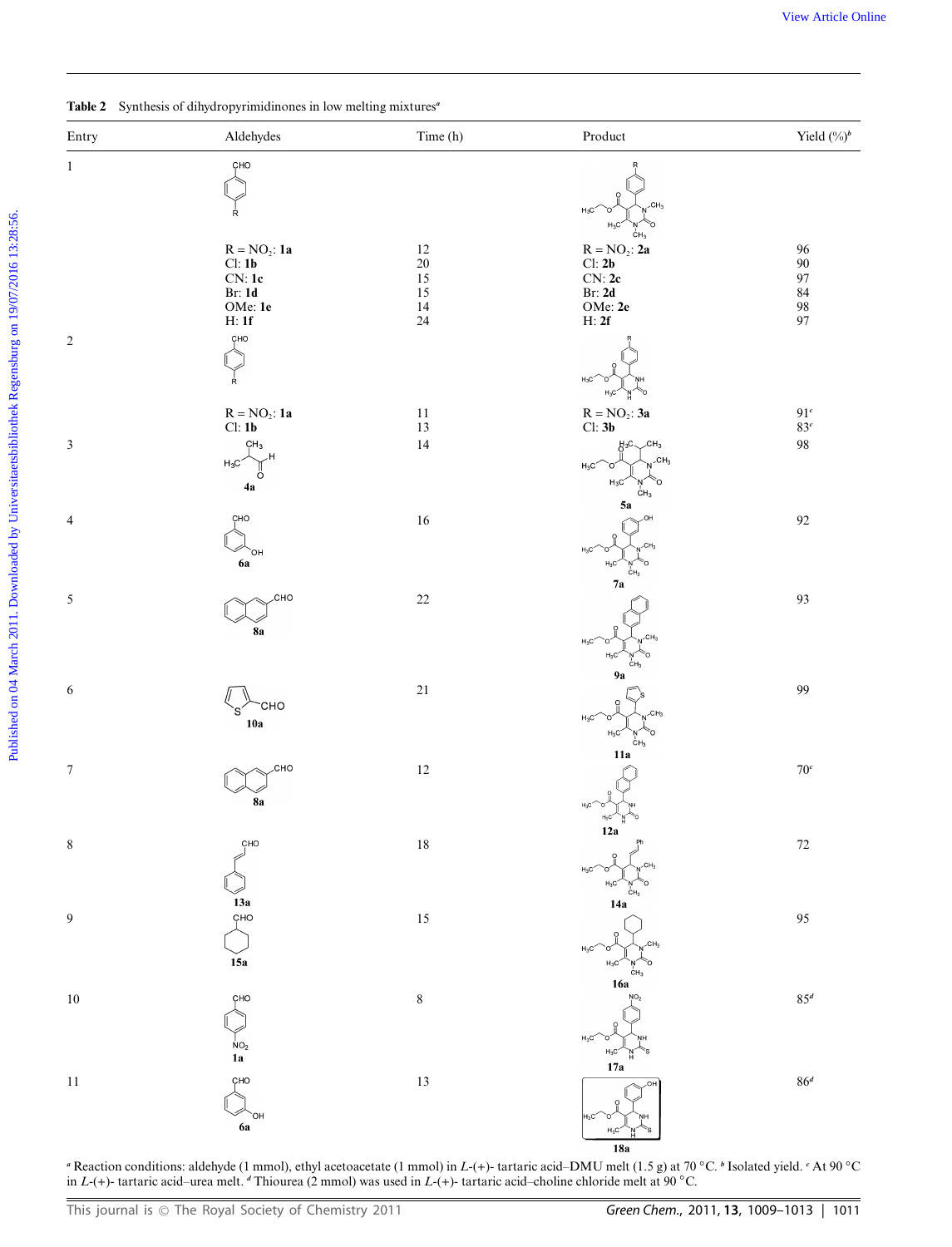|                | <b>Table 3</b> Synthesis of DHPMs from various carbonyl compounds <sup>a</sup> |                         |                                                            |                | Table 4<br>reaction <sup>a</sup> |                             |          | Masked aldehydes as novel substrates for the Biginelli                                                                                                                                                                                                                                                                                                                                                                         |                        |
|----------------|--------------------------------------------------------------------------------|-------------------------|------------------------------------------------------------|----------------|----------------------------------|-----------------------------|----------|--------------------------------------------------------------------------------------------------------------------------------------------------------------------------------------------------------------------------------------------------------------------------------------------------------------------------------------------------------------------------------------------------------------------------------|------------------------|
|                |                                                                                | L-(+)-tartaric acid-DMU |                                                            |                |                                  | Entry Aldehydes             | Time (h) | Product                                                                                                                                                                                                                                                                                                                                                                                                                        | Yield <sup>b</sup> (%) |
|                | 1a<br>Ш                                                                        | 70 °C                   |                                                            |                |                                  |                             | 13       | CH <sub>3</sub>                                                                                                                                                                                                                                                                                                                                                                                                                | 97                     |
|                | Entry Carbonyl compound Time (h) Product                                       |                         |                                                            | Yield $(\%)^b$ |                                  | 29a                         |          | $H_3C$<br>ĊН3<br>30a                                                                                                                                                                                                                                                                                                                                                                                                           |                        |
| 1              | 19a                                                                            | 13                      |                                                            | 83             | $\mathfrak{2}$                   | 31a                         | 15       | OH<br>$H_3C$<br>$H_3C$<br>O                                                                                                                                                                                                                                                                                                                                                                                                    | 94                     |
| $\overline{2}$ | Phí<br>OEt<br>21a                                                              | 10                      | $H_3C$<br>CH <sub>3</sub><br>20a<br>CH <sub>3</sub><br>EtO | 94             | 3                                | 29a                         | 16       | CH <sub>3</sub><br>32a<br>ÒН<br>33a                                                                                                                                                                                                                                                                                                                                                                                            | 87c                    |
| 3              | Ph<br>CH <sub>3</sub>                                                          | 10                      | Ph<br>CH <sub>3</sub><br>22a                               | 95             | urea melt.                       |                             |          | <sup>a</sup> Reaction conditions: masked aldehyde (1 mmol), ethyl acetoacetate<br>(1 mmol) in $L$ -(+)-tartaric acid–DMU melt (1.5 g) at 70 °C. <sup>b</sup> Isolated<br>yield. $\epsilon$ Reaction was carried out at 90 $\degree$ C by using $L$ -(+)-tartaric acid-                                                                                                                                                         |                        |
|                | 23a                                                                            |                         |                                                            |                |                                  | <b>Acknowledgements</b>     |          |                                                                                                                                                                                                                                                                                                                                                                                                                                |                        |
| $\overline{4}$ | O<br>$H_3C$<br>OMe<br>25a                                                      | 8                       | ċн <sub>з</sub><br>24a<br>CH <sub>3</sub><br>MeO<br>26a    | 97             |                                  |                             |          | SG thanks Dr Petra Hilgers for her help in the INDIGO<br>exchange programme. We thank CSIR and DST (New Delhi) for<br>financial support and DST-FIST (New Delhi) for NMR facility.<br>SG (SRF) thanks IIT Madras, INDIGO (Indian-German<br>exchange programme of the German Academic Exchange<br>Service, DAAD) and BASF for research fellowships. We thank<br>University of Regensburg for providing infrastructure facility. |                        |
| 5              |                                                                                | 48                      | NO <sub>2</sub>                                            | 70             |                                  | <b>Notes and references</b> |          |                                                                                                                                                                                                                                                                                                                                                                                                                                |                        |
|                | 27a                                                                            |                         | CH <sub>3</sub><br>28a                                     |                |                                  |                             |          | 1 C. O. Kappe, Acc. Chem. Res., 2000, 33, 879.<br>2 (a) B. B. Snider, J. Chen, A. D. Patil and A. J. Freyer, Tetrahedron<br>Lett., 1996, 37, 6977–6980; (b) A. D. Patil, N. V. Kumar, W. C. Kokke,<br>M. F. Bean, A. J. Freyer, C. De Brosse, S. Mai, A. Truneh, B. Carte<br>and D. J. Faulkner. <i>J. Org. Chem.</i> , 1995. 60, 1182–1188: (c) Z. D. Aron                                                                    |                        |

**Table 3** Synthesis of DHPMs from various carbonyl compounds*<sup>a</sup>*

<sup>a</sup> Reaction conditions: 4-NO<sub>2</sub>-benzaldehyde (1 mmol), carbonyl compound (1 mmol) in *L*-(+)-tartaric acid-DMU melt (1.5 g) at 70 *◦*C. *<sup>b</sup>* Isolated yield.

### **Experimental**

#### **General procedure for the synthesis of DHPMs in low melting mixtures**

All chemicals were purchased from Aldrich and were used without any further purification. In a typical experiment, 1.5 g of *L*-(+)-tartaric acid–DMU (30 : 70) was heated to 70 *◦*C to obtain a clear melt. To this melt, 1 mmol of aldehyde and 1 mmol of ethyl acetoacetate were added at 70 *◦*C. The reaction was monitored by thin layer chromatography. The reaction mixture was quenched by adding water while still hot, cooled to room temperature and the separated solid was filtered off, washed with water  $(3 \times 5 \text{ mL})$ , dried in vacuum and recrystallized from ethanol to afford the pure product.

|                       |  |  | Table 4 Masked aldehydes as novel substrates for the Biginelli |  |  |
|-----------------------|--|--|----------------------------------------------------------------|--|--|
| reaction <sup>a</sup> |  |  |                                                                |  |  |

| Entry          | Aldehydes | Time (h) | Product                                                                                       | Yield <sup>b</sup> $(\%)$ |
|----------------|-----------|----------|-----------------------------------------------------------------------------------------------|---------------------------|
| $\mathbf{1}$   | 29a       | 13       | `OH<br>$N$ <sup>-CH<sub>3</sub></sup><br>$H_3C$<br>$H_3C$<br>N<br>CH <sub>3</sub><br>Ω<br>30a | 97                        |
| $\overline{2}$ | 31a       | 15       | ,OH<br>$\gamma$ <sup>CH<sub>3</sub></sup><br>$H_3C$<br>Ω<br>$H_3C$<br>Ö<br>$n \nC H_3$<br>32a | 94                        |
| 3              | 29a       | 16       | `ОН<br>ŅΗ<br>$H_3C$<br>$H_3C$<br>O<br>N<br>33a                                                | 87c                       |

#### **Acknowledgements**

#### **Notes and references**

- 1 C. O. Kappe, *Acc. Chem. Res.*, 2000, **33**, 879.
- 2 (*a*) B. B. Snider, J. Chen, A. D. Patil and A. J. Freyer, *Tetrahedron Lett.*, 1996, **37**, 6977–6980; (*b*) A. D. Patil, N. V. Kumar, W. C. Kokke, M. F. Bean, A. J. Freyer, C. De Brosse, S. Mai, A. Truneh, B. Carte and D. J. Faulkner, *J. Org. Chem.*, 1995, **60**, 1182–1188; (*c*) Z. D. Aron and L. E. Overman, *Chem. Commun.*, 2004, 253–265; (*d*) H. M. Hua, J. Peng, D. C. Dunbar, R. F. Schinazi, A. G. de C. Andrews, C. Cuevas, L. F. G. Fernandez, M. Kelly and M. T. Hamann, *Tetrahedron*, 2007, **63**, 11179–11188.
- 3 (*a*) T. U. Mayer, T. M. Kapoor, S. J. Haggarty, R. W. King, S. L. Schreiber and T. J. Mitchison, *Science*, 1999, **286**, 971–974; (*b*) C. O. Kappe, *Eur. J. Med. Chem.*, 2000, **35**, 1043–1052; (*c*) I. G. Saez, S. DeBonis, R. Lopez, F. Trucco, B. Rousseau, P. Thuéry and F. Kozielski, *J. Biol. Chem.*, 2007, **282**, 9740–9747.
- 4 T. Hudlicky, *Chem. Rev.*, 1996, **96**, 3–30.
- 5 P. Biginelli, *Gazz. Chim. Ital.*, 1893, **23**, 360–413.
- 6 C. O. Kappe, *Tetrahedron*, 1993, **49**, 6937–6963.
- 7 (*a*) E. H. Hu, D. R. Sidler and U.-H. Dolling, *J. Org. Chem.*, 1998, **63**, 3454–3457; (*b*) K. Folkers and T. B. Johnson, *J. Am. Chem. Soc.*, 1933, **55**, 2886–2893; (*c*) K. Folkers and T. B. Johnson, *J. Am. Chem. Soc.*, 1933, **55**, 3784–3791; (*d*) Y. Ma, C. Qian, L. Wang and M. Yang, *J. Org. Chem.*, 2000, **65**, 3864–3868; (*e*) R. Varala, M. M. Alam and S. R. Adapa, *Synlett*, 2003, 67–70; (*f*) W. Su, J. Li, Z. Zheng and Y. Shen, *Tetrahedron Lett.*, 2005, **46**, 6037–6040; (*g*) V. Radharani, N. Srinivas, M. Radha Kishan, S. J. Kulkarni and K. V. Raghavan, *Green Chem.*, 2001, **3**, 305–306; (*h*) M. Gohain, D. Prajapati and J. S. Sandhu, *Synlett*, 2004, 235–238; (*i*) X. Zhang, Y. Li, C. Liu and J. Wang, *J. Mol. Catal. A: Chem.*, 2006, **253**, 207–211; (*j*) A. R. Gholap, K. Venketasan, T. Daniel, R. J. Lahoti and K. V. Srinivasan, *Green Chem.*, 2004, **6**, 147–150.